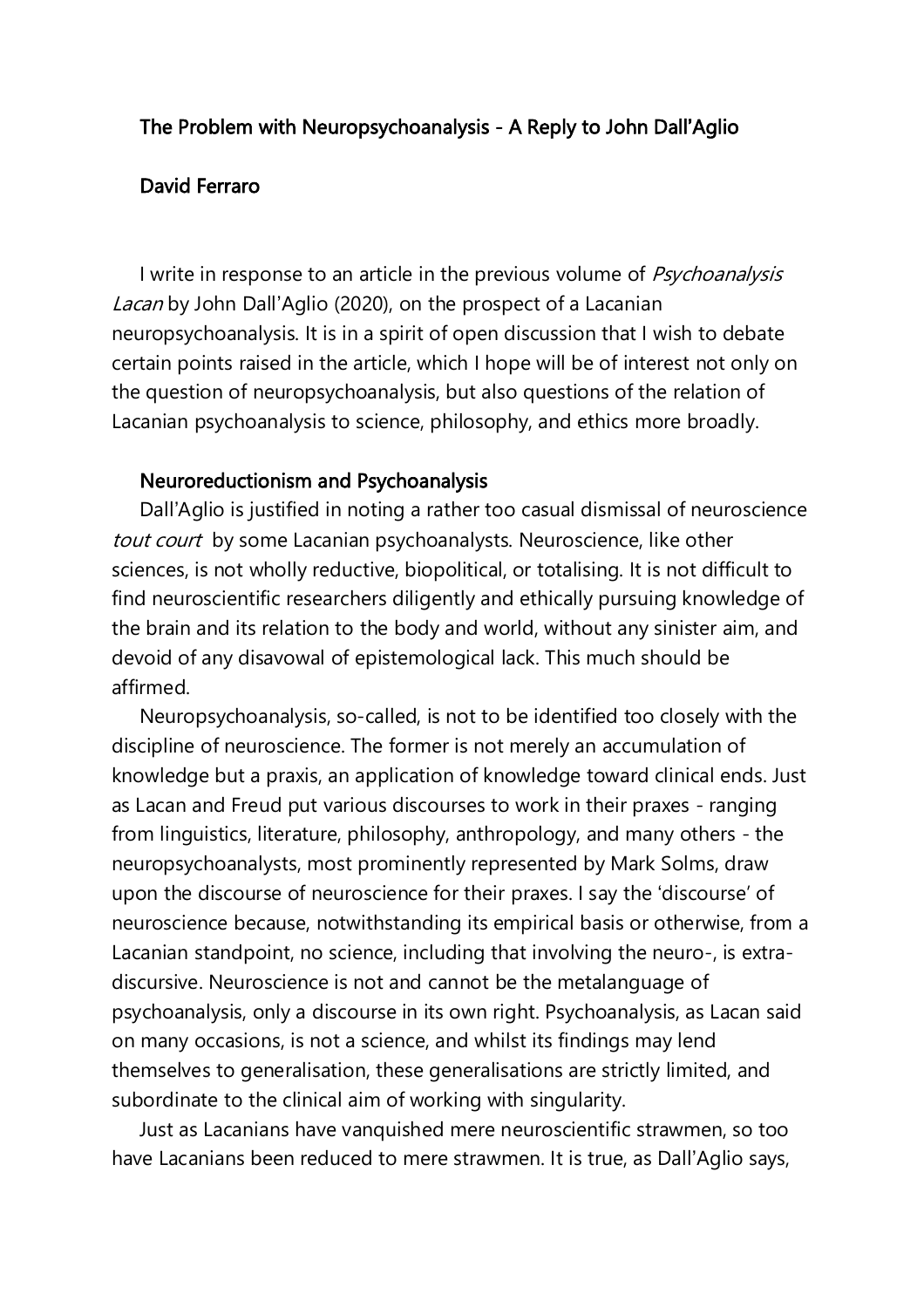that the subject is not 'totally unrelated to the brain', insofar as the subject - a speaking body, of which the brain is a subset - would cease its speaking were this brain to perish. It is difficult to recall any Lacanian ever advancing a contrary claim. The question then is what, in positive terms, is the relation of a (Lacanian) subject with a brain, or more precisely, the empirical measures of a brain. The Lacanian subject is both an effect of language (a point to which I shall return) and non-identical with itself. Consequently, it does not follow from the proposition that a subject has a relation to a brain that this subject can be localised, or even correlated with (representations of) a brain. A subject non-identical with itself would presumably also be non-identical with its brain, with the representations merely adding further layers of alienation and abstraction to the original non-identity. The spirit is not an MRI scan. This is a problem not limited to the neuropsychoanalysts. I have previously questioned whether attempts by the likes of Adrian Johnston<sup>1</sup> to link neuroscience and Lacanian psychoanalysis constitute a misunderstanding of both disciplines (see Ferraro, 2018). The German philosopher Markus Gabriel has convincingly argued for a repudiation of identity between mind and brain without falling into the usual traps of Cartesian dualism (see Gabriel, 2017). In a discursivelyconstituted praxis such as psychoanalysis, it remains to be demonstrated that the study of neuroscience is epistemologically compatible, much less relevant.

# The (Mis)Uses of Repression

A more detail examination of the notion of repression in psychoanalysis brings out these incompatibilities in clearer detail. An perusal of the neuropsychoanalytic literature - and here, Solms (2019, 2020) is the paradigmatic example - shows that the discourse attempts, repeatedly, to situate repression as something 'internal' to the subject, localised within a neural zone, and as psychologistic defence mechanism. This stands in contrast to Lacan's position in which repression is a structural, and structuring, distinction, to be found essentially at the nexus between language and the prohibition of incestuous jouissance, and further by the inherent dissociability of signifier and signified. Language, in Lacan's teaching, comes to hold a formative influence both on the 'inside' and 'outside' of subjectivity. The 'inside' and 'outside' themselves are dialecticised in the teaching such that

<sup>&</sup>lt;sup>1</sup> One can only wince at Johnston's characterisation of psychoanalysis as a 'logoscience'.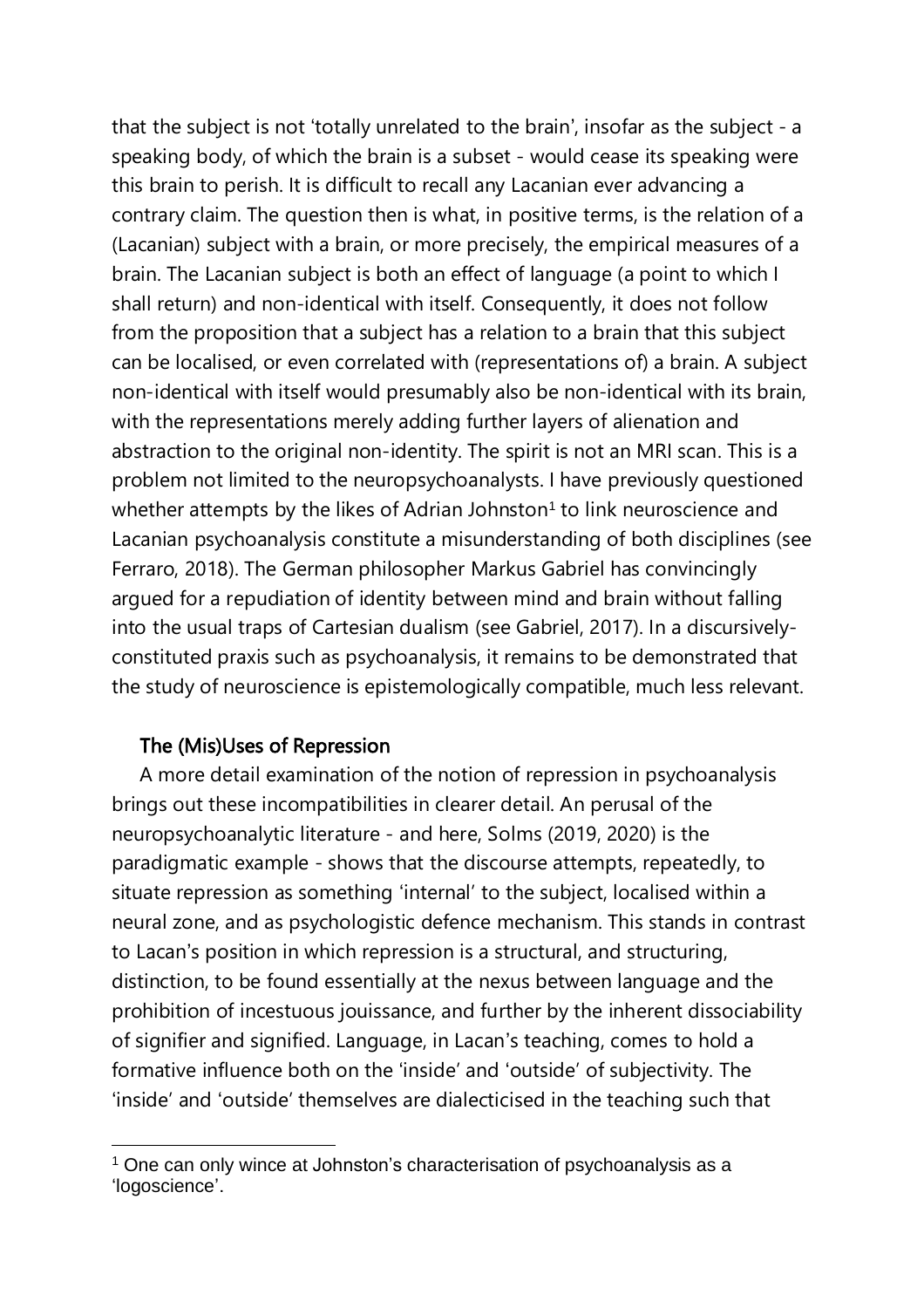they tend toward their supposed opposite, as in the case of the term 'extimacy', or Lacan's use of the Möbius strip. In neuropsychoanalysis, a distant descendant of the ego psychology of old, (but with notable atavistic tendencies), 'inside 'and 'outside 'are rendered as inert dualism, forcing adherents to shoehorn repression into the category of a merely psychological, and ultimately biological operation.

Lacan purports to be faithful to Freud in returning to a repression that is not merely a contingent psychic 'defence', but a dialectical unity of 'inside 'and 'outside', in which 'Law', prohibition, the taboo against incest, castration (qua reduction of jouissance, namely, drive satisfaction), and attendant lack (and forbidden desire) come to be interiorised. To search for this repression in the brain, or in the mind, for that matter, makes as much sense as searching for the Federal legislation of Australia within the brain (or mind). Rather than simply asking subjects about their relations to such legislation, or organising a sociological study of its implementation and effects, or perusing and analysing the legislation itself, the neuropsychoanalyst wishes to seek, via the fMRI, for the Federal legislation receptors in the brain which would be the 'verification ' that the subject in question in this jurisdiction holds a relation to the Law.

When Freud, via his papers on metapsychology, sought to clarify his notion of repression, he indicated that it was the Vorstellungsrepräsentanz - the 'ideational representatives 'in Strachey's translation - that was repressed. This is the term that Lacan designates as the 'signifier', and the Freudian distinction between (repressed) 'unacceptable idea 'and its associated affect or symptom is, in Lacanian terms, isomorphic with the structure of the signifier and the signified. This latter terminology derives from Saussure's structural linguistics, in which the signifier/signified constitute the two elements of the sign, and these two elements are, in principle, dissociable. Note also that, for both Freud and Lacan, repression is not merely an incidental 'defence 'but a fundamental structuring operation that comes to organise the very structure of subjectivity. For Freud, this operation is divided into primary and secondary repression, the former being that which establishes the Freudian unconscious as such. In Lacan, repression is the *sine qua non* condition of neurotic structure. In both accounts, whilst repressed material can emerge into speech through the psychoanalytic process, thereby curing symptoms and fixations (at least in theory), repression as such is never 'cured'. Furthermore, as a foundational moment in the development of 'normal '(i.e. neurotic) subjectivity, repression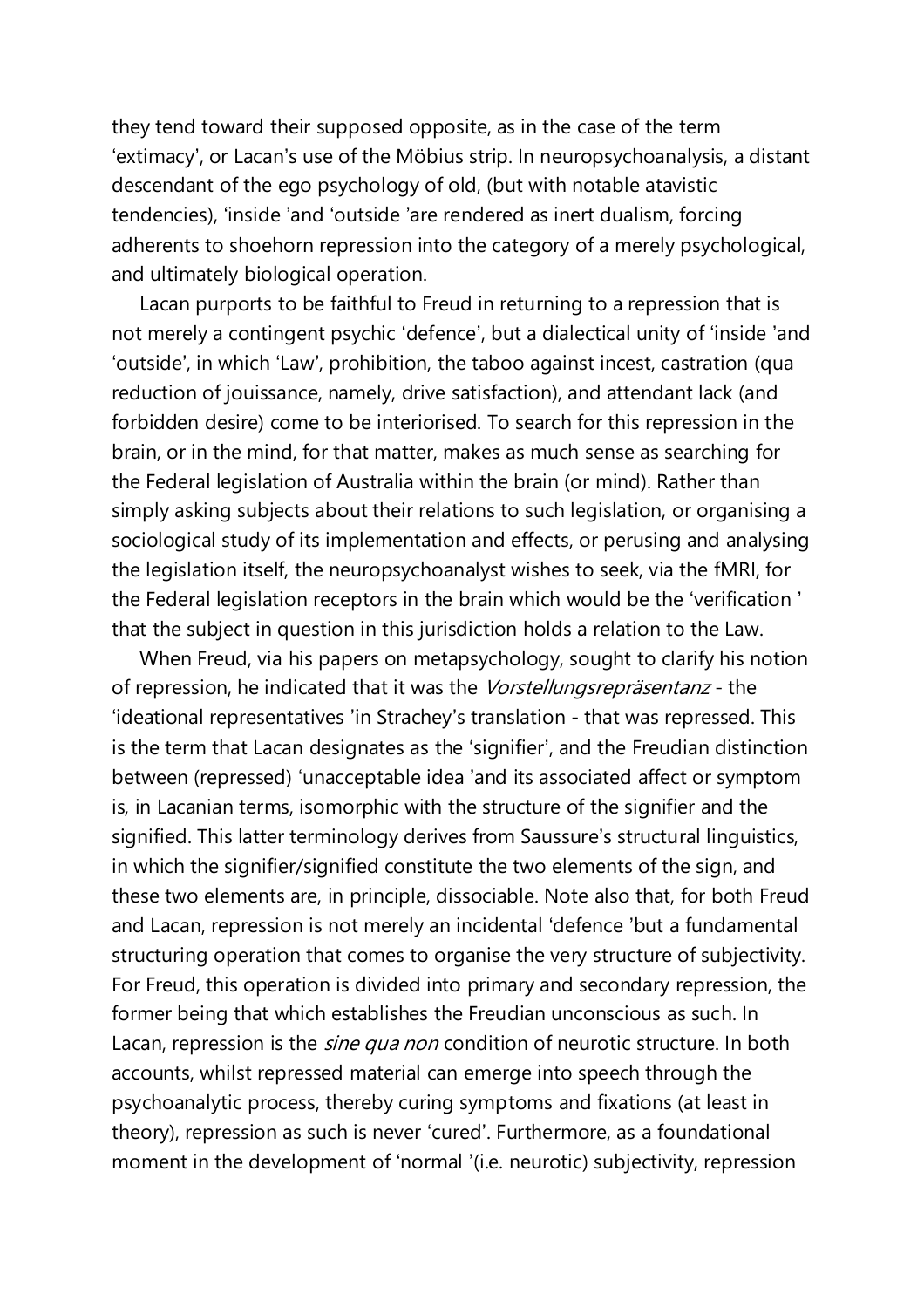sets in motion a number of sequelae which owe their emergence to this moment. The movement of metaphor and metonymy, for example, and the formations of the unconscious (such as parapraxes and dreams) are ultimately traceable to repression.

As we shall see, just as the Solms model of neuropsychoanalysis cannot deal with jouissance, it is similarly unable to address linguistic phenomena. What purports to be a psychoanalytic theory fused with neuroscience is everywhere mere cognitivism, inserted into psychoanalytic concepts such that the latter are completely unrecognisable. Thus, repression for Solms (2019) becomes 'prematurely automatised predictions', a cognitivist definition which has literally nothing to do with the formulations of Freud, Lacan, or the greater bulk of the psychoanalytic tradition. Moreover, note that this definition implicitly situates such 'repression 'as a kind of cognitive error, from which it follows that the role of treatment, in this paradigm, is essentially didactic. Repression, for Lacan, has an intimate relation to desire. This is the key theme of his seminar on ethics (Lacan, 1992). The sort of repression that Solms appears to have in mind bears no relation to the Law, or to unarticulated desire. Purged of desire, neuropsychoanalysis is reduced to warmed-over cognitive-behaviour therapy (CBT), panel-beating 'residual prediction error'. That desire is exiled from neuropsychoanalysis is all the more troubling from a Lacanian perspective, wherein the fundamental division of the subject is arguably not the conscious-unconscious divide of old, but that of a barred subject and the *objet petit a*. It goes without saying that the *objet petit a* does not show up on an fMRI scan.

## The Real and Jouissance

The problems with neuropsychoanalysis do not stop with the debasement of the concept of repression. Things are even worse when one considers the place of jouissance, which is one of Lacan's fundamental contributions to psychoanalysis and represents an attempt at translating what, in Freudian terms, was a satisfaction lying beyond the pleasure principle. In effect, the existence of anything beyond the pleasure principle, much less something that produces satisfaction (via the compulsion to repeat), remains a scandalous notion outside of psychoanalysis, and is practically non-existent in empirical psychology, despite an extensive history in literature and philosophy long predating Freud.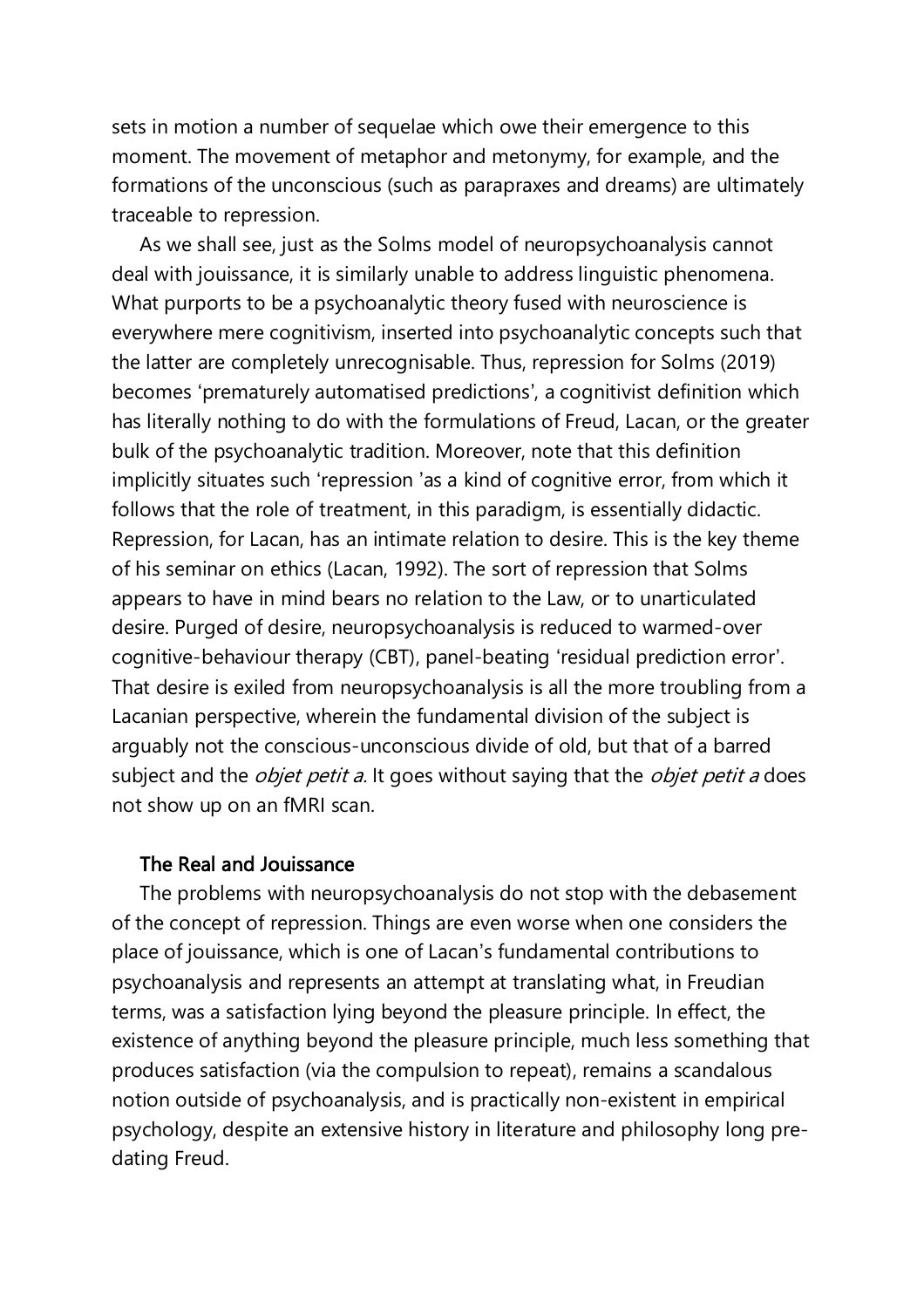Freud (1915/1957, p. 122-3) distinguished four elements of the drive: its aim, its object, its pressure, and its source. The first two are of particular concern here. The aim of the drive (mistranslated by Strachey as 'instinct') 'is in every instance 'satisfaction', which Lacan denotes as 'jouissance'. What is crucial, however, is that as far as the drive's object is concerned, this can be anything whatsoever that can assist in producing satisfaction. The introduction of the signifier to the speaking body of the subject as conceived in Lacanian psychoanalysis entails that the effect of the former on the latter is a radical denaturalisation. Each of the most intimate and 'natural 'of bodily needs - for instance, eating, sleep, excretory functions, sex, etc - comes to be socially mediated qua drives, and thus the category of 'object 'must be distinguished from some 'natural 'complement that would fulfil a socially-unmediated, merely biological 'need'. When Lacan came to formalise his notion of the drive, he expressed it as 'barred S, cut of capital D, demand '(Lacan, 2004, p. 65), which is to say that the drive arises in conjunction with the signifier and demand to the Other, and not as pure, unmediated 'need'. This is one of the meanings of Lacan's famous quip about the non-existence of a sexual rapport, namely, that since there is no 'natural 'complement for each of the sexual partners, each 'object 'deployed as a mode of jouissance is by definition partial, substitutive, and even fetishistic. Likewise, the object of a drive, in this iteration of psychoanalytic theory, can very easily be something that is disastrous for the subject when viewed as a purely biological organism. People can enjoy themselves to death. Again, to refer to Lacan's seminar on ethics, the 'instincts '(i.e. 'innate 'biological needs) may very well proceed along the lines of the pleasure and reality principles, but this is separate from jouissance (Freud's 'satisfaction') which always contains dimensions of the death drive.

In view of this, it is extremely unclear how or why neuropsychoanalysts would set about constructing a taxonomy of 'innate needs' apart from gaining satisfaction for taxonomania, as these 'needs' are outside of the very definition of a drive as understood in psychoanalysis. In a sense, 'need' itself is only a retroactively-posited supposition. Consequently, when Solms insists that 'attachment', 'play', etc are 'innate needs', he has foreclosed the greater portion of Freud's discoveries by remaining at the level of 'instinct' (as opposed to drive) and the pleasure principle (as opposed to jouissance). Again, this places neuropsychoanalysis somewhere between the ego psychology of old and CBT. When Solms (2019) says that 'The main task of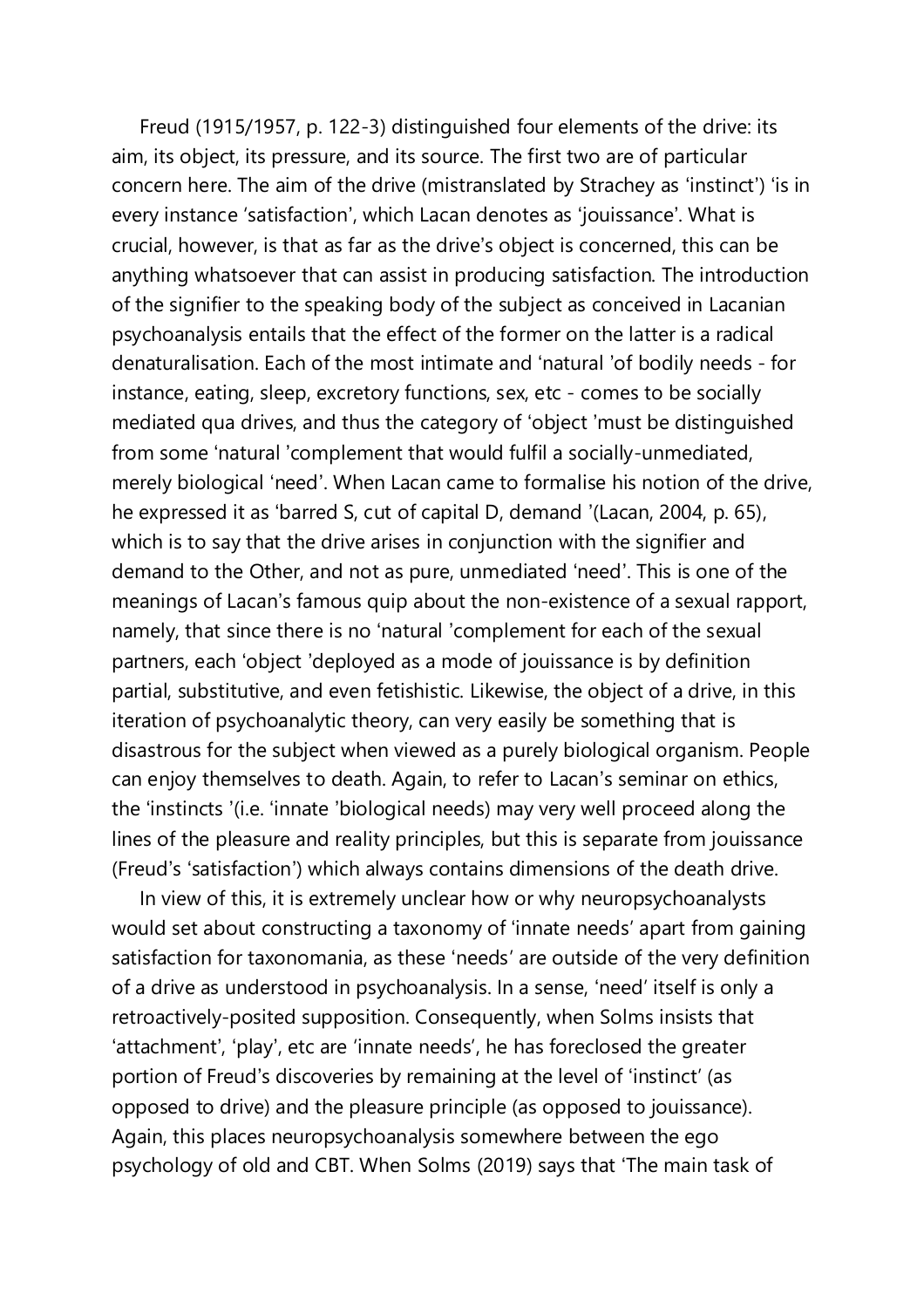mental development is to learn how to meet these needs in the world', he has already replaced the subject of psychoanalysis with the impoverished quasicomputer model of cognitivism. A clinician would have to possess a particularly deaf ear with respect to his or her patients to imagine that the patient's satisfaction - via sexuality, for instance - is simply reducible to taking the most efficient path possible between two points.

Thus, it is inadequate for Dall'Aglio to suggest that neuroscience accounts for the real by way of allowing for 'gaps' within its formalisations. To be sure, the Žižekian definition of the real as a 'gap' immanent to discourse is valid, but only from the standpoint of imaginary-symbolic representation (Vorstellung). From the standpoint of real qua real - the determinate negation of this representation - the real is not a pure 'gap' or negativity but a positivity, unassimilated (as of yet) to representation. Its paradigmatic form is that of trauma, as a sub-species of jouissance. Given that the real as 'gap' is constitutive of all discourse, establishing this gap in neuroscientific discourse achieves nothing further than establishing that one triangle, like all triangles possesses three sides, and does not indicate any particular affinity for elucidation of the real.

The results of these gross distortions of Freudian and Lacanian theory are not edifying. Solms' view is that feelings indicate unmet needs and thus prediction errors, which firstly, reduces affects to mere data points, and second, eliminates the possibility that, no matter what 'needs' are supposedly going unmet, the fact of the affect's very existence can be a demonstration of jouissance. One has to be dealing with a subject radically different to that of psychoanalysis to imagine that individuals cannot self-induce a range of affects for their own satisfaction, from guilt, to shame, to stupefaction or disgust, and that, far from doing this out of cognitive error, are a result of the subject knowing very precisely what he or she is doing. Psychoanalysis, properly speaking, does not deal with 'disorder', still less disorders of 'unmet needs'. That is the aim of social hygienists. Rather, psychoanalysis deals with orders of jouissance, notwithstanding that these orders appear 'dysfunctional ' from the false perspective of cognitivism, or from the perspective of 'mastery ' found within Aristotelian ethics<sup>2</sup> and its descendants.

 $2$  The reference to Aristotle's ethics is particularly pertinent here, given that Lacan explicitly rejects the possibility of such mastery in the seminar on ethics. Naturally, Solms (2020) does not hesitate to speak uncritically of a 'mastery' of the drives in his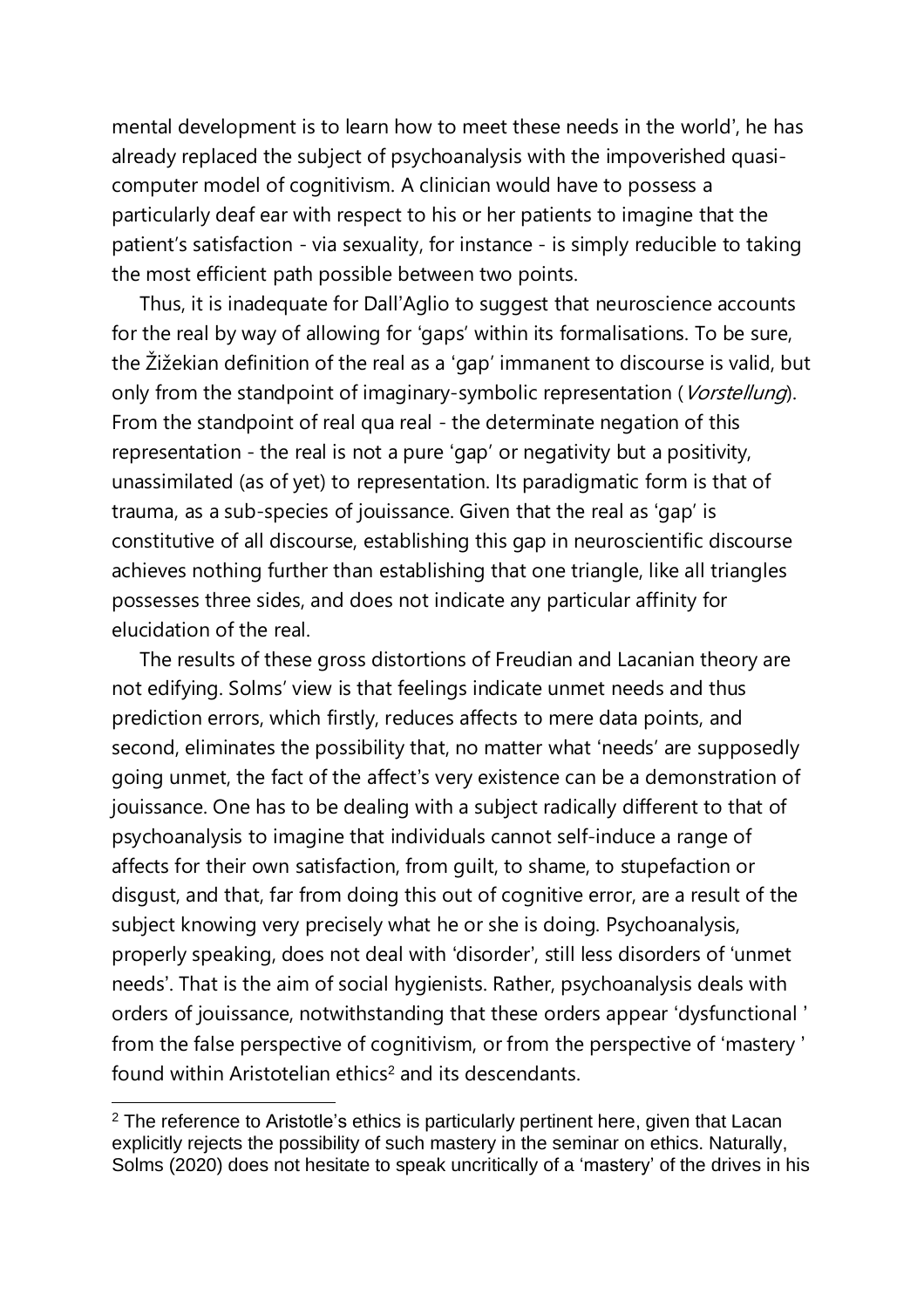### The Ethics of Psychoanalysis

It is not for nothing that I have referred to Lacan's seminar on ethics several times already. Neuroscience is a discipline which seeks to acquire knowledge about the brain. It is no enemy of psychoanalysis, and there is no reason for psychoanalysts to oppose it. Neuropsychoanalysis, on the other hand, is not merely an accumulation of knowledge, but an attempt at a praxis. Considering the very clear limitations of attempting to filter psychoanalytic theory through brain discourse, it remains an open question as to why anybody would bother doing it. Why should anybody bother trying to 'substantialise' Freudo-Lacanian drives, to ontologise via the MRI that which the analyst and analysand encounter exclusively via discourse? From what I can gather from the literature, there seem to be at least two prominent reasons. The first boils down to an efficiency motive, namely, that if psychoanalysis is informed of neuroscientific discourse, analysts will be able to perform their clinical work with greater speed and precision. The second justification for neuropsychoanalysis seems to be the lure of scientific prestige that psychoanalysis might acquire through marriage to an 'empirical' discipline.

Both justifications are deeply concerning. The aim of greater efficiency presumes a more or less fixed process and set of goals for clinical psychoanalysis. Obviously, it is perfectly consistent will Solms' theory that 'dysfunction' derives from subjects 'misapplication of knowledge to their 'innate needs', but to anybody for whom psychoanalysis is more than the implementation of societal hegemony, there are grounds for alarm. A didactic and disciplinary procedure in which a lackless 'expert' teaches subjects the proper use of their speaking body is intrinsically authoritarian, whatever the supposedly benevolent intent. It is perplexing that Dall'Aglio (2020) should encourage the unity of Lacanian psychoanalysis and neuroscience in order to assist the former in entering 'mental health discourse', given that one of the principal virtues of Lacanian psychoanalysis is that it explicitly rejects such

papers. In the paper above, he distinguishes between 'bodily' drives - 'easily mastered' - and 'emotional drives' - which require 'learning' to 'master'. One can only achieve such a distinction by implicitly assuming a primarily cognitive subject who is then compartmentalised, and this compartmentalisation, forgets the Freudian point that a drive is always both 'bodily' and 'emotional'.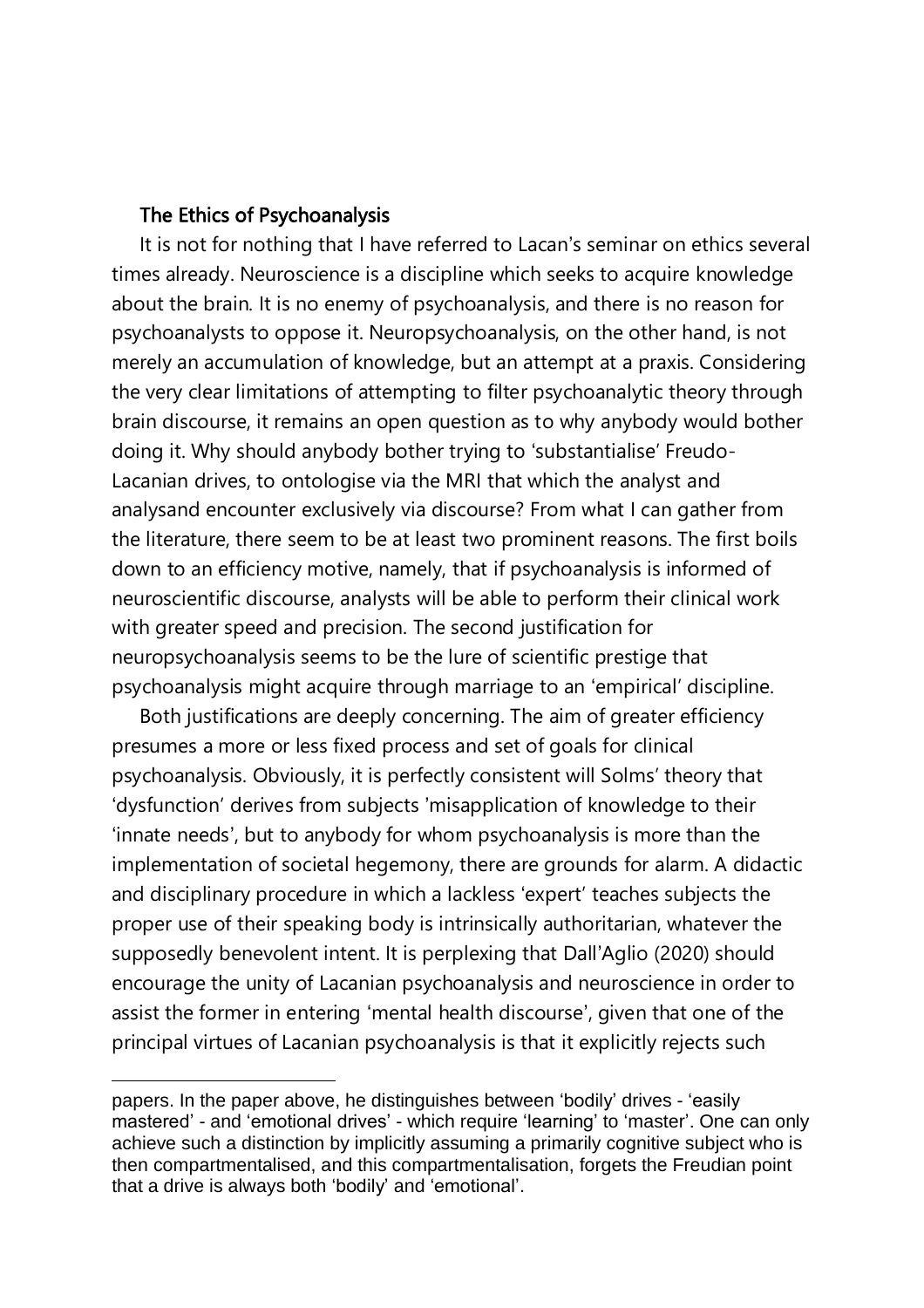discourse. What Solms and Dall'Aglio are championing is what Lacan formulated as the discourse of the university, and it is a discourse in which 'knowledge' may be the master signifier, but power is its method, and assimilation its aim. The challenge for psychoanalysts of every persuasion is not to reject science per se, but to radically resist insertion and capture into such a discourse. This challenge is failed by neuropsychoanalysis from the outset. 'Science' functions here as a guarantor for what would otherwise be straightforward biopolitics.

The aim of 'substantialising' or ontologising psychoanalytic notions by way of the MRI disavows the fact that for Lacan - and I would argue for Freud also, in his own way - ethics precedes ontology. Psychoanalysis cannot learn from neuropsychoanalysis not because of ontological or epistemological reasons, but ethical ones. Thus, when Solms (2019) affirms that 'the main purpose of psychological treatment, then, is to help patients learn better ways of meeting their needs', one should ask why it is that the position of analyst has suddenly been transmogrified into that of educator, working with subject's 'needs' (i.e. subjects shorn of both desire and jouissance), whose governmentality is backed by the authority of scientific discourse, the second of the motivations listed above. Dall'Aglio's passage on the superego is especially pertinent here, but not for the reasons that he believes. It is not only the analysand who may fall victim to his or her own sadistic superego, but more significantly, the neuropsychoanalyst with his or her superego of the gaze, addiction to efficiency and measurement in the name of a debauched version of 'science'. Proceeding with Kantian morality, the neuropsychoanlyst is authorised to think him or herself free of 'pathological' motives, which have since been cleansed in the Lethe of faux-scientificity, and can proceed accordingly to the relentless normalisation of subjects. The analytic interpretation, the analytic act, are inherently risky; this risk cannot be ameliorated by adherence to quasiscientific protocols or a standardisation of speech. The notion of interpretation as principally educative is itself at a vast distance of what Lacan proposed for analytic intervention. Lacan repeated on multiple occasions that psychoanalysis had a relation to science, but was not itself a science, and it is doubtful whether concepts such as 'unconscious', 'transference', 'repetition', etc, have any 'objective' scientific status outside of clinical praxis, which is less a failing of clinical praxis and more that of 'science'. Fundamentally, Solms' project rests on bad theory - a venal sin, to be sure - but it is at the service of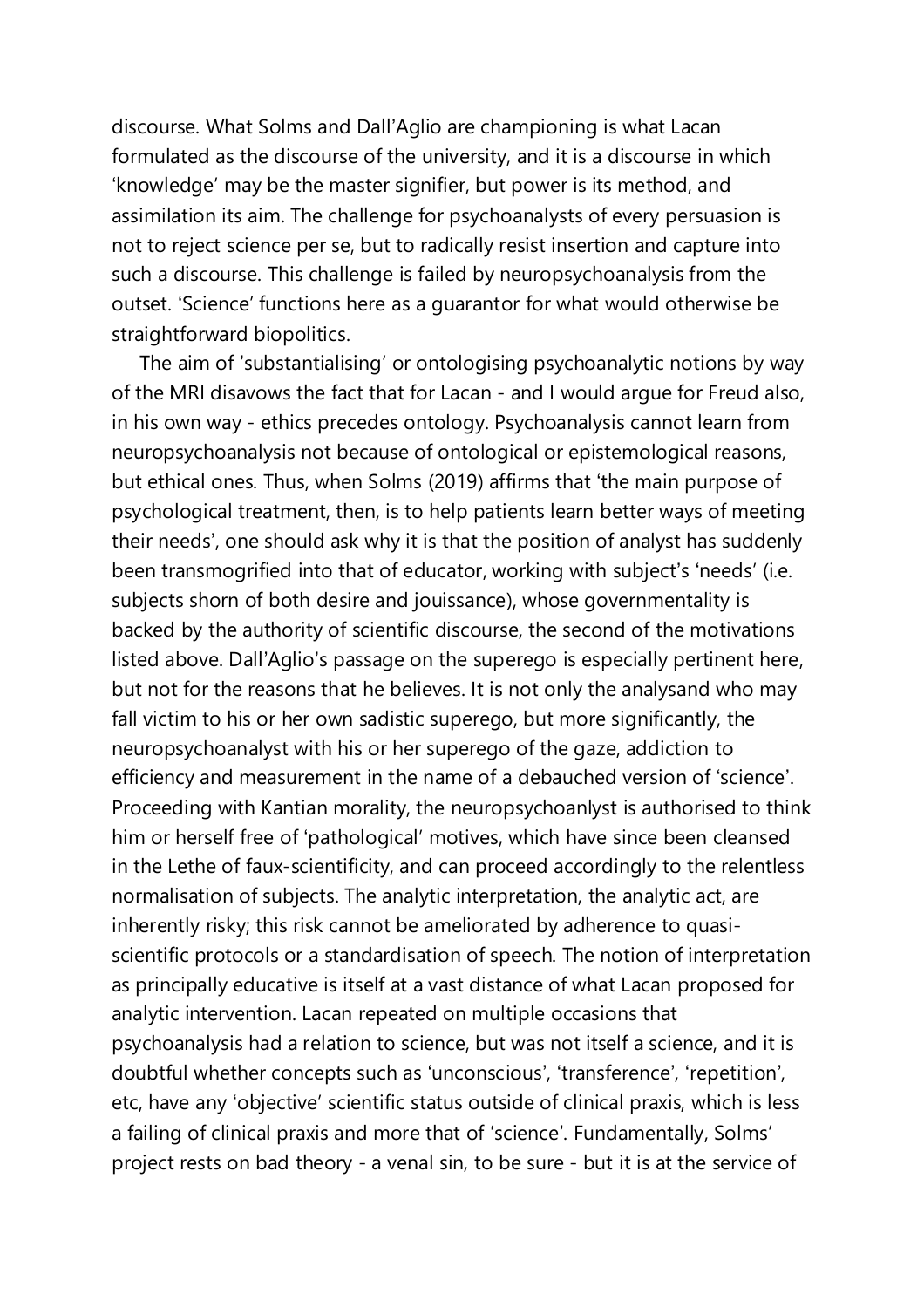ethical monstrosity. It unwittingly repeats the very worst aspects of psychoanalysis that Lacan spent the 1950s critiquing.

To conclude, therefore, the neuroscientists are not enemies of psychoanalysis, and need not be avoided by the latter. The range of disciplines relevant to psychoanalysis is vast, and possibly infinite, but several are more worth of integration into analysis than the brain sciences, including, in no particular order, the study of Pythagorean number mysticism; feminine sexual fantasy and jouissance; the aphorisms of LaRochefoucauld and Baltasar Gracián; dialectic (ancient Chinese, Platonic, Hegelian and Marxist); traditions of vendetta and omertá in Sicily and Corsica; poetry from the late T'ang dynasty and adjacent periods; the ecstasies of Santa Teresa de Avila; Frege; the poetry of Callimachus, Catullus and Sappho; the theme of symbolic paternity as developed through Roman parental adoption schemes and Irish tanistry; Joyce; malediction and apotropaic devices of the Mediterranean and Middle East; Khlebnikov in the original Russian; marital and trade relations in precolonial Australian indigenous groups; set theory; psychoanalytic theory; the dream sequences of Fyodor Dostoevsky; the phobias of Ernest Hemingway; the metonymic details of Leo Tolstoy; the abjections of Clarice Lispector; sexuation among the sworn virgins of Albanian hill tribes; the aesthetic theories of Marcel Duchamp. This list is Eurocentric, of course, and is not, and cannot be complete. Those more learned that I can add to it. But, for the love of psychoanalysis, do not venture into neuropsychoanalysis as, despite its progenitors' intent, it is radically opposed to the idiosyncratic spirit of psychoanalysis. At best, pace Nietzsche, it holds the same value as a chemical analysis of water does for the boatman facing a storm. At worst, it constitutes the analyst as learned policeman, promoting a practice that, in Lacan's (1990, p. 103) terms, is 'conformist in its aims, barbarous in its doctrine'.

## References

Dall'Aglio, J. (2020). No-thing in common between the unconscious and the brain: On the (im)possibility of Lacanian neuropsychoanalysis. Psychoanalysis Lacan, <sup>4</sup>.

Ferraro, D. (2018). Science's man does not exist: Psychoanalysis, scientism, and